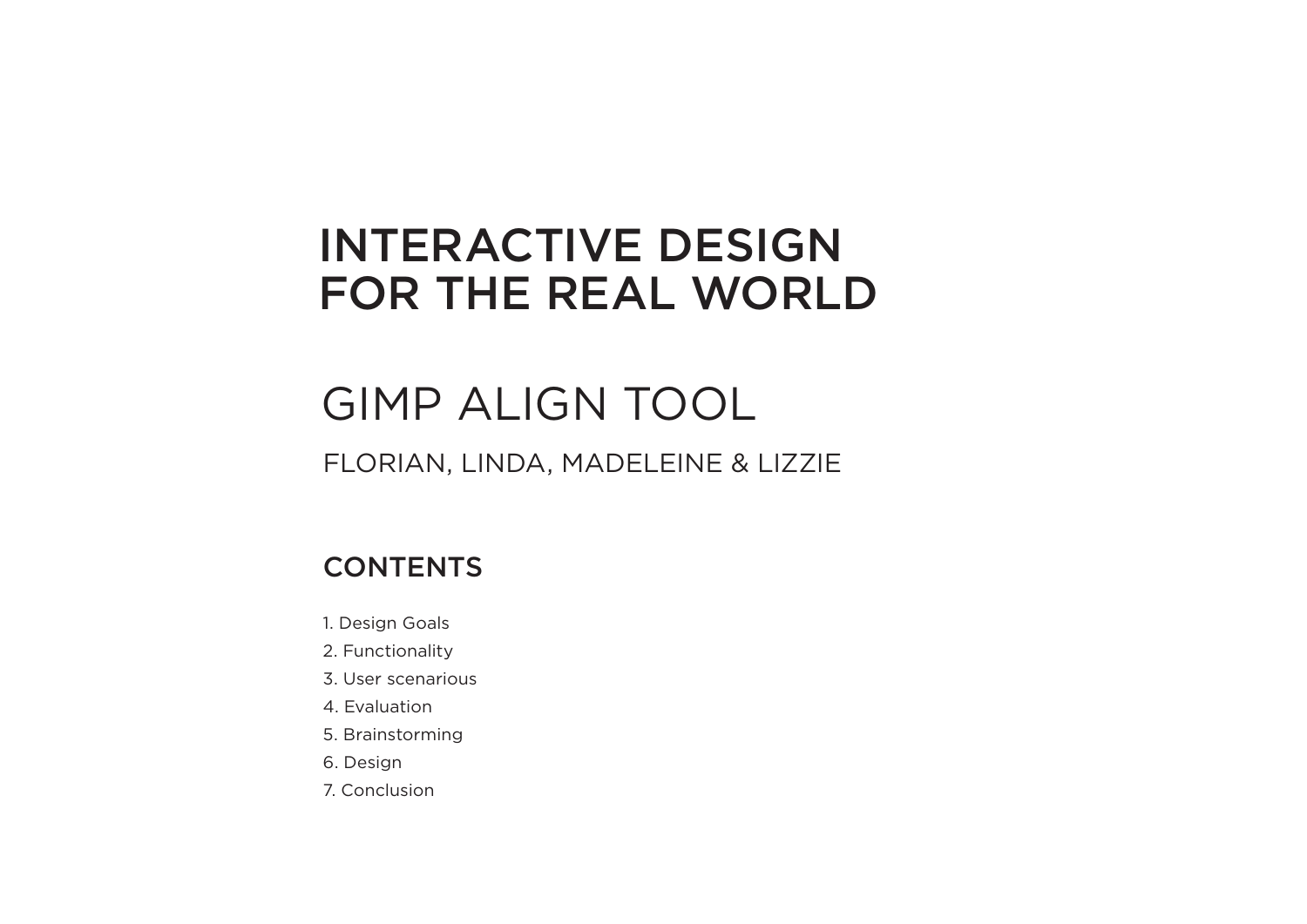# 1. design Goals

### **CONTROL**

GIMP users should have an easy workflow, and should be able to work exactly and precisely. With ease, GIMP users should be able to control selections, layers, channels and paths. Users should have the ability to perform tasks ranging from simple commands to tasks higher in complexity.

# The freedom to create

Even with little experience with the program, using the align tool should become second nature to users, and they should be able to use it freely, quickly and efficiently with having to think about their actions too much.

### Speed. Speed, speed

The align tool should be uncomplicated to use. So that users know the functons by first sight, the options should be clear and easy to grasp. Thus, a faster work pace for users would be achieved.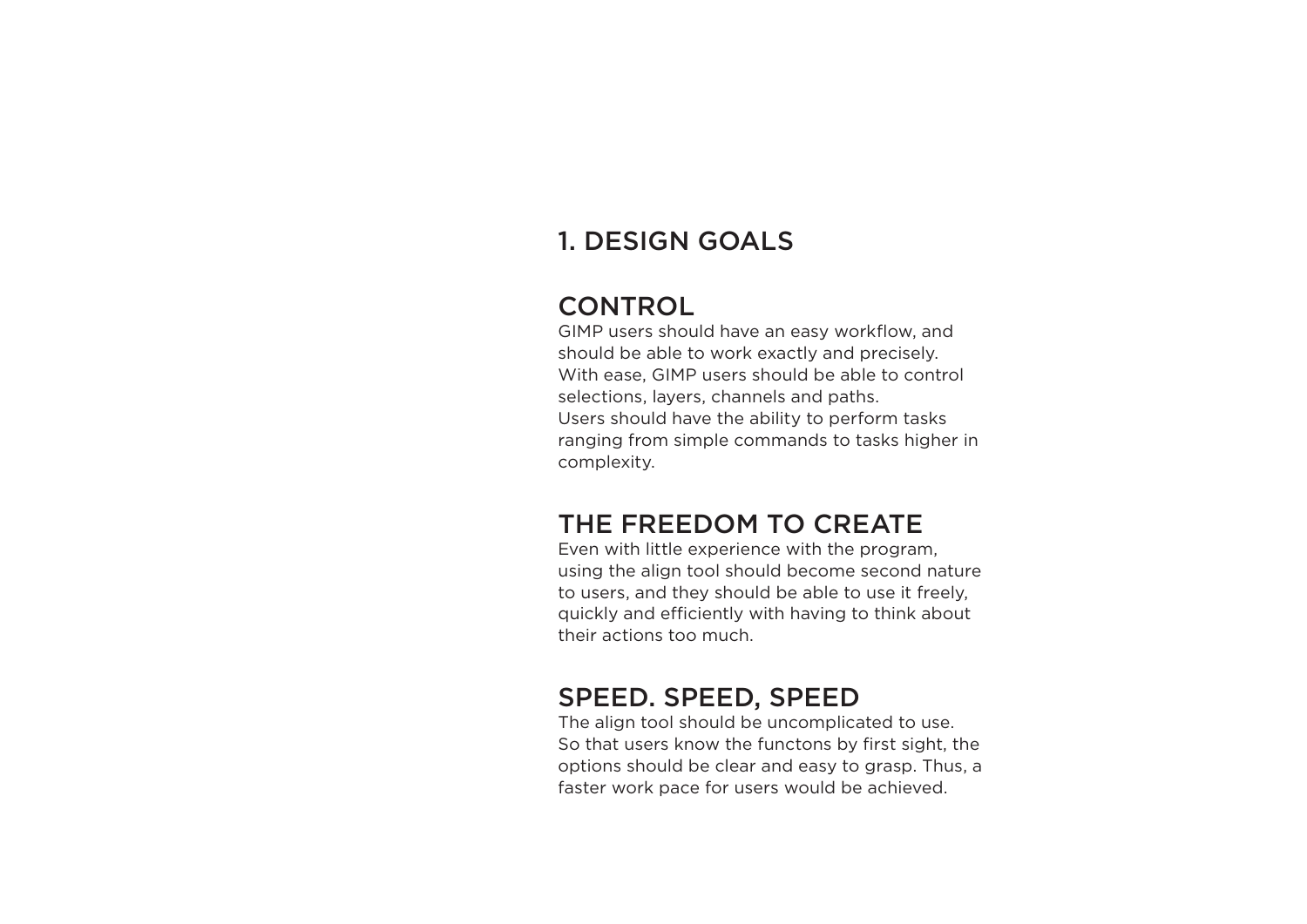# 2. FUNCTIONALITY

Functionality is used to align and distribute layers, paths and channels.

#### **ALIGN**

Functionality in aligning would be to align layers, (text, image, shape), the selection, paths, left, right, top, bottom, centres (horizontal & vertical), to align with canvas, active layer or shape (preset or one you create) and to pre-set templates or templates you create yourself.

### **DISTRIBUTE**

The functionality in distributing would be to distribute layers, (text, image, shape), selection, paths, to create templates or use pre-set templates, distribute with canvas, active layer, shape, path, certain offset (px, mm, cm), patterned offset, evenly (outlaying objects and centres) and to distribute along a shape (either pre-set or one you create yourself).

### **OTHER**

There are some other ideas that could serve functionality. A **hover preview** is another idea for functionality. This would be to be able to hover the mouse in front of the align tool and be able to see a preview of what the page would look like before actually doing it, saving the user time. Centre points will automatically be added to objects as soon as users select to use the align tool. This will allow objects to be aligned or distributed according to their centres, which is a function that designers would commonly need to use. A **parent** object is the selected object that will define what the rest of the objects do, whatever you do with it the other objects will do too. To be able to set the parent object would improve the users functionality.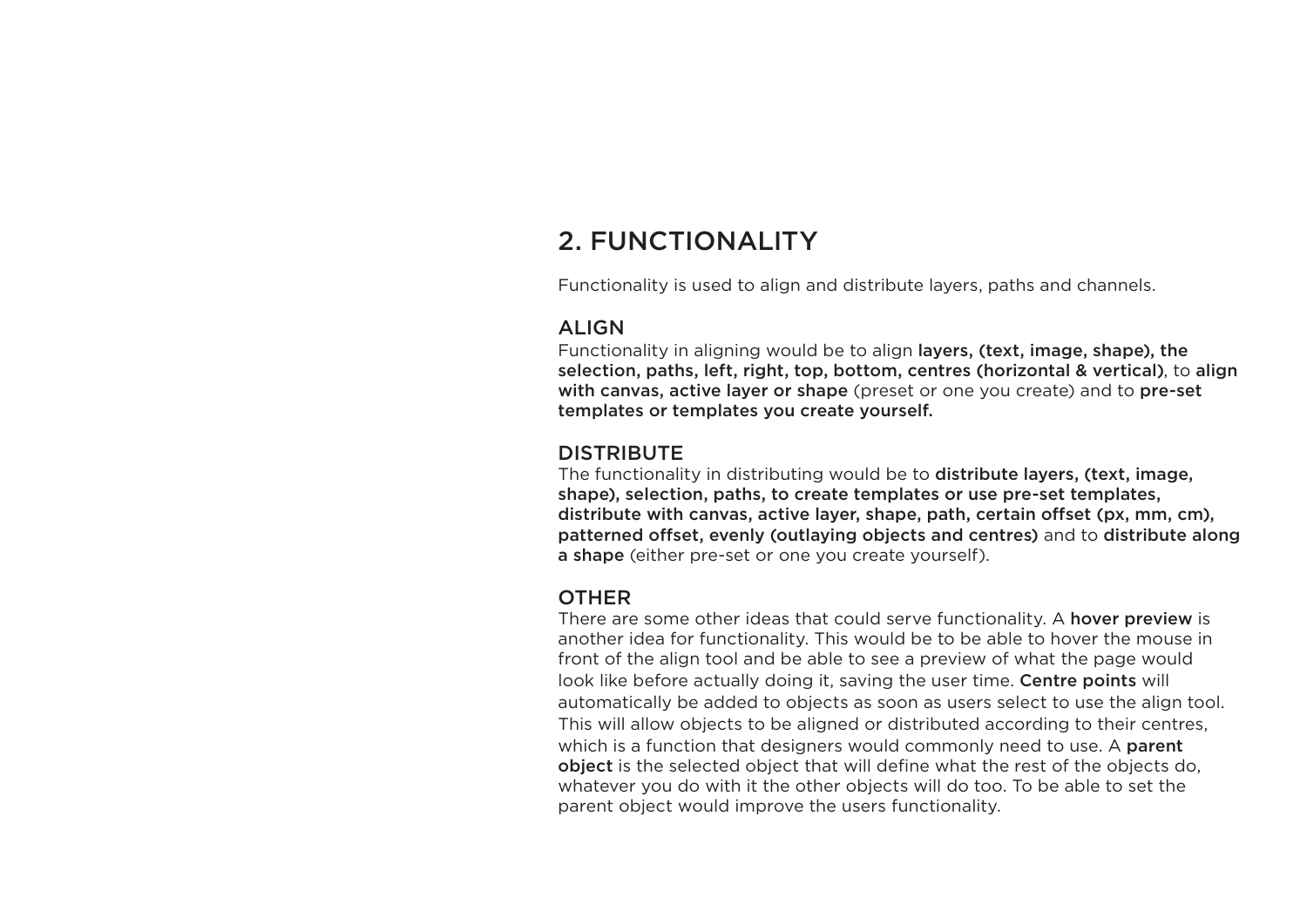# 3. User Scenarios

User scenarios walks one through the essential use of the Align tool. These scenarios are useful for showing existing possibilities in GIMP but also new design solutions.

# **ALIGN**

The Align option is one of the simplest features of the Align tool. Designers and artists would typically need to use this feature if they wish to align a selection, layers or paths with the canvas, a parent object, a layer, a shape or a path.

> Select an option in the relative tool in the tool options. By clicking on the object users select an option, then they press one align button option in the toolbox.

# keeping things together

Users would often need to 'keep things together' if they wish to order a selection, layers or paths relative to a parent object.

> Select a group of objects by rubberbanding. Set a parent by shift+ctrl+right-clicking on a object, then press the align button in the toolbox.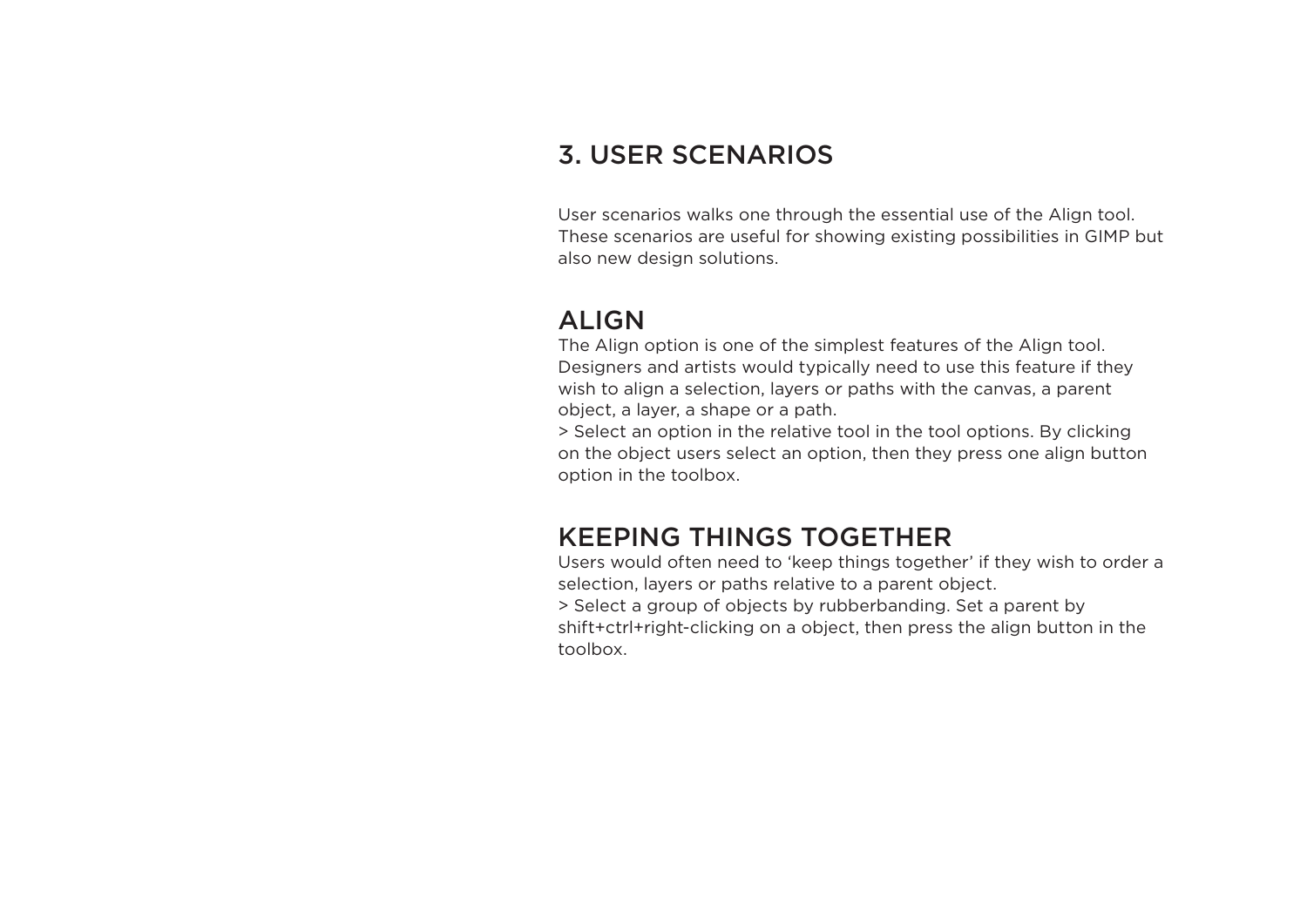# real distribution

Real distribution would be used if users wish to distribute a selection on the canvas, a layer, or along a path or shape. The Offset option for Distribution allows the user to set a pixel, centimeter, millimeter or inch margin between different objects in their selection. An option exists to set a patterned offset by clicking the '+' icon next to 'Offset'. This pattern will then be repeated in the distribution. If the Offset button is left unticked, GIMP will distribute the selections relative to the two most outlying object.

> Select an option in the relative tool in the tool options and slect them by clicking on the objects.

Optional: by checking the offset users set an offset in px/mm/cm Optional: by pressing on the plus icon users can set their own pattern. Users press the distribution button in the toolbox

# everything together

'Everything together' shows a more complex example to demonstrate the extensive possibilities of the Align tool when different features are used together. Users also have the option of distributing along a shape or a template (preset or one that they can create themselves) with ease. > Select the canvas option in the relative tool in the tool options Users are able to click and drag the center point inside the objects Select a group of objects by rubberbanding Users press the center align button in the toolbox Set a parent by shift+ctrl+right-clicking on an object By checking the offset users set an offset in px/mm/cm By pressing on the plus icon users can set their own pattern Users press the distribution button in the toolbox > Shape: Select the shape option in the relative tool in the tool options Choose from the shape pop-up window a preset shape Optional: create your own Click into the canvas to define the size and angle of the shape The objects automatically align to the shape - on their shortest side >Template: Select the template option in the relative tool in the tool options Choose a template Optional: create your own Click into the canvas to define the size and angel of the template

the objects automaticly align to the template - on their shortest way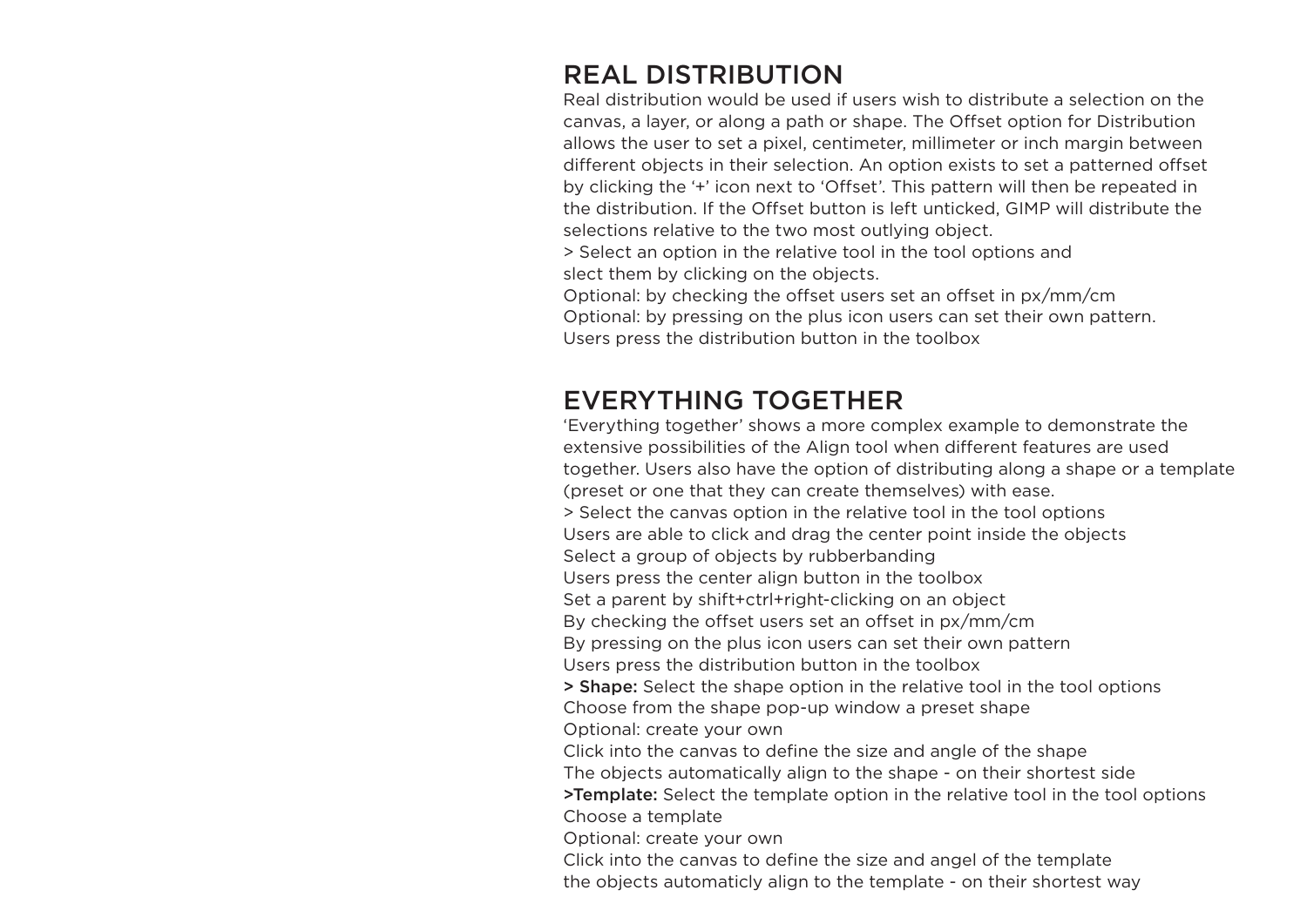## 4. Evaluation

We used the User Scenarios to evaluate the Align tool, and to identify what problems existed thus establishing which features could be improved upon.

We found that the current tool isn't fulfilling the goals of GIMP for a number of reasons:

- The 'Align' and 'Distribute' icons aren't 100% clear about what action they perform. Exactly the same icons for 'Align' and 'Distribute' exist, yet they perform very different actions. This could be confusing for the users. It is also unclear that the 'Distribute' function only works when the Offset box is ticked. Furthermore, there isn't enough contrast in the icons which would extend the time users need to choose which function they need.

- The Offset box only provides measurments in pixels, even though one can choose canvases for print (300dpi) when you create a new canvas. This is an inconsistency in measurments and makes it nearimpossible to determine how much the offset will actually be in print documents.

- Where you determine the number of pixels in Offset, there is no drop-down box with numbers, meaning you either have to enter a value manually or click through all the numbers until you get to your desired number - this makes it a longer process.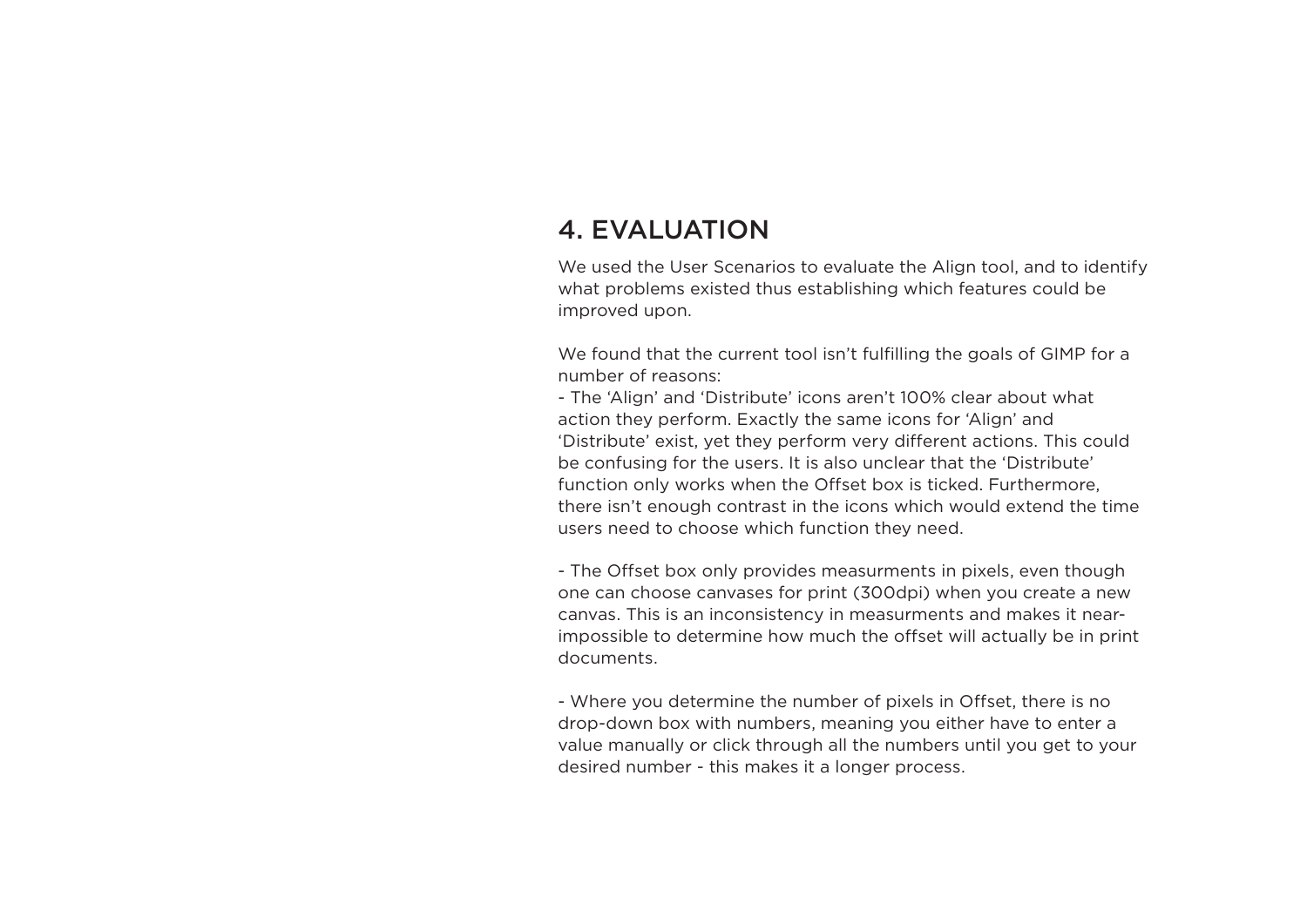- There is no 'distribute evenly' option - in order to distribute objects (or layers, paths or channels), one has to go through an extensive and complicated process to achieve even distribution. This hinders the 'speed' and 'freedom to create' goals of GIMP.

- Users aren't able to determine a parent object to align or distribute from apart from when it is the first object clicked, and this isn't possible when using rubberbanding selection. This would limit users' options hence hindering their control & 'freedom to create'.

- There is no 'align to canvas' option, which means that if users wanted to align objects (etc) to the canvas, they would have to make the whole canvas a layer first. This greatly breaks up their workflow.

- There are no 'creative' options for aligning or distributing, for example along a shape or path. This limits the possibilities of what users can create using the Align tool.

- There is no option to align the horizontal or vertical centers of objects, since GIMP does not provide an automatic centerpoint for objects. This limits users' control, since they would often have the need to align the centres of objects, but the Align tool doesn't provide them with the option to do so.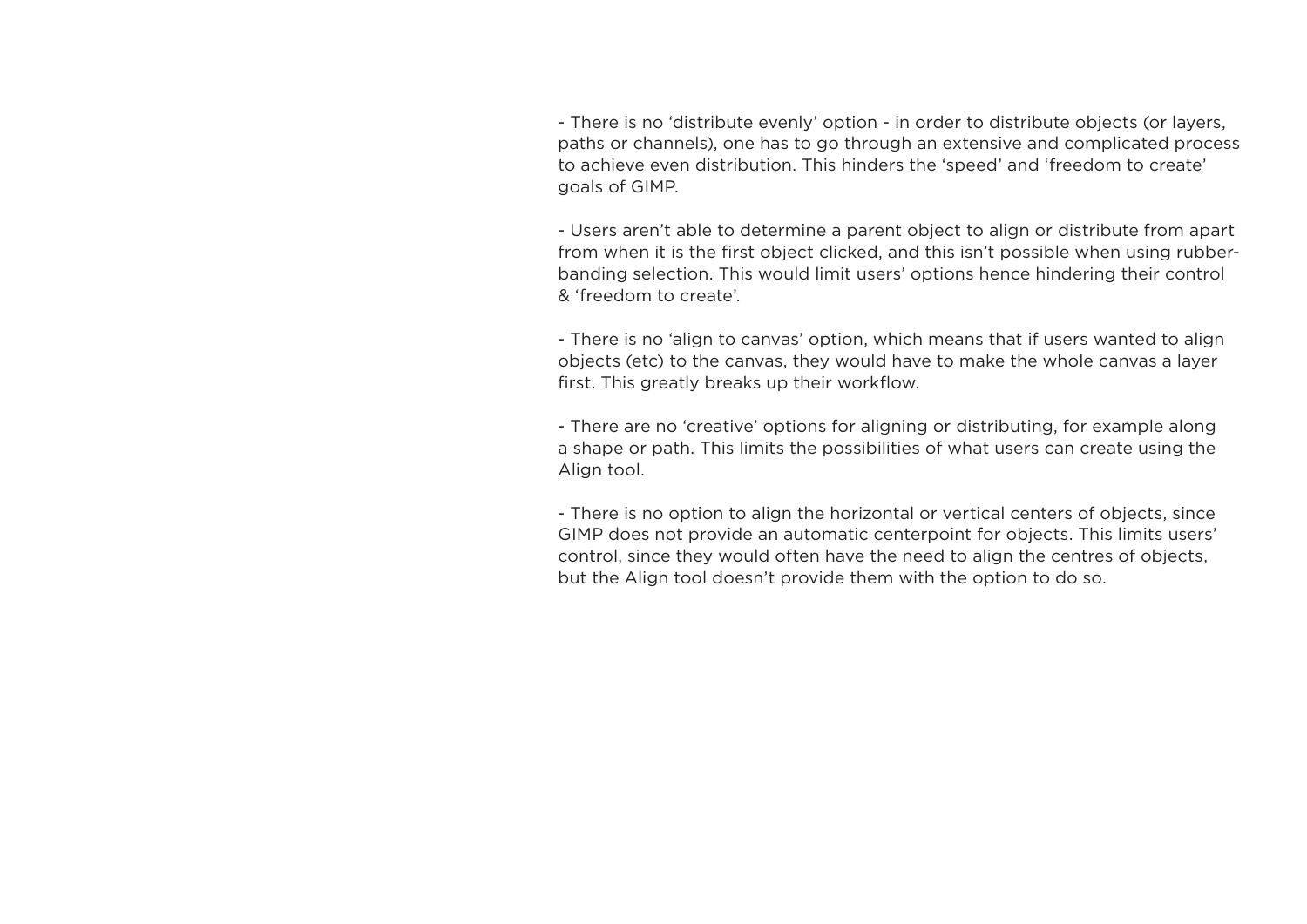

# 5. Brainstorming

As a start to solving the problems that were found in the Evaluation, we brainstormed possible solutions. Many new ideas were created in the brainstorming process.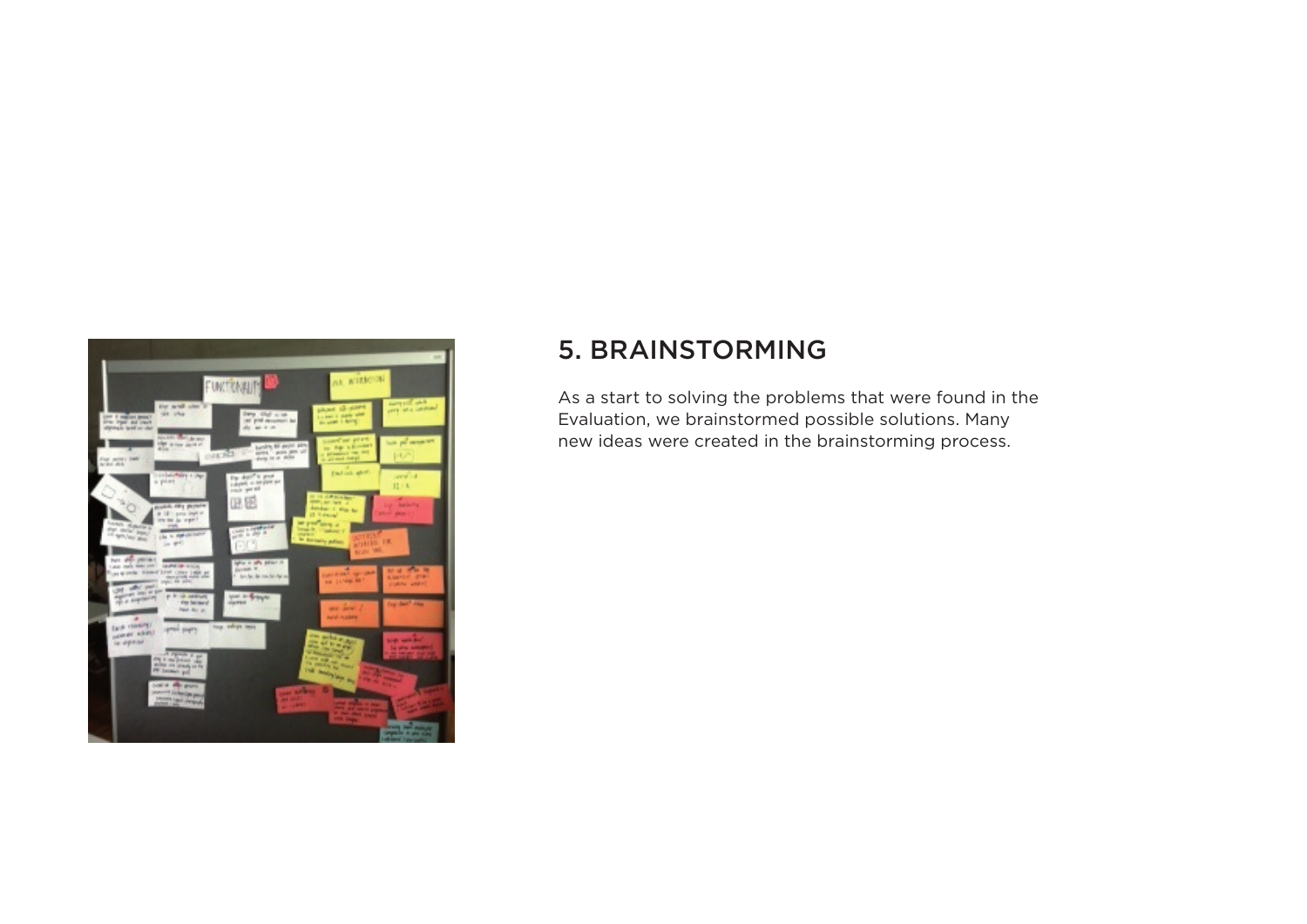

# 6. design

The redesign we present here addresses the faults we found in the Evaluation and is a further development of ideas created during brainstorming.

### **TOOLBOX**

We found that it would be best to keep Alignment as a tool. The biggest reason for this was because the GIMP program doesn't have a neutral pointer tool. Therefore, having the Alignment function as a workspace, seperate window, directly implemented when an object is selected or by right-click option wasn't feasible without changing the whole GIMP program.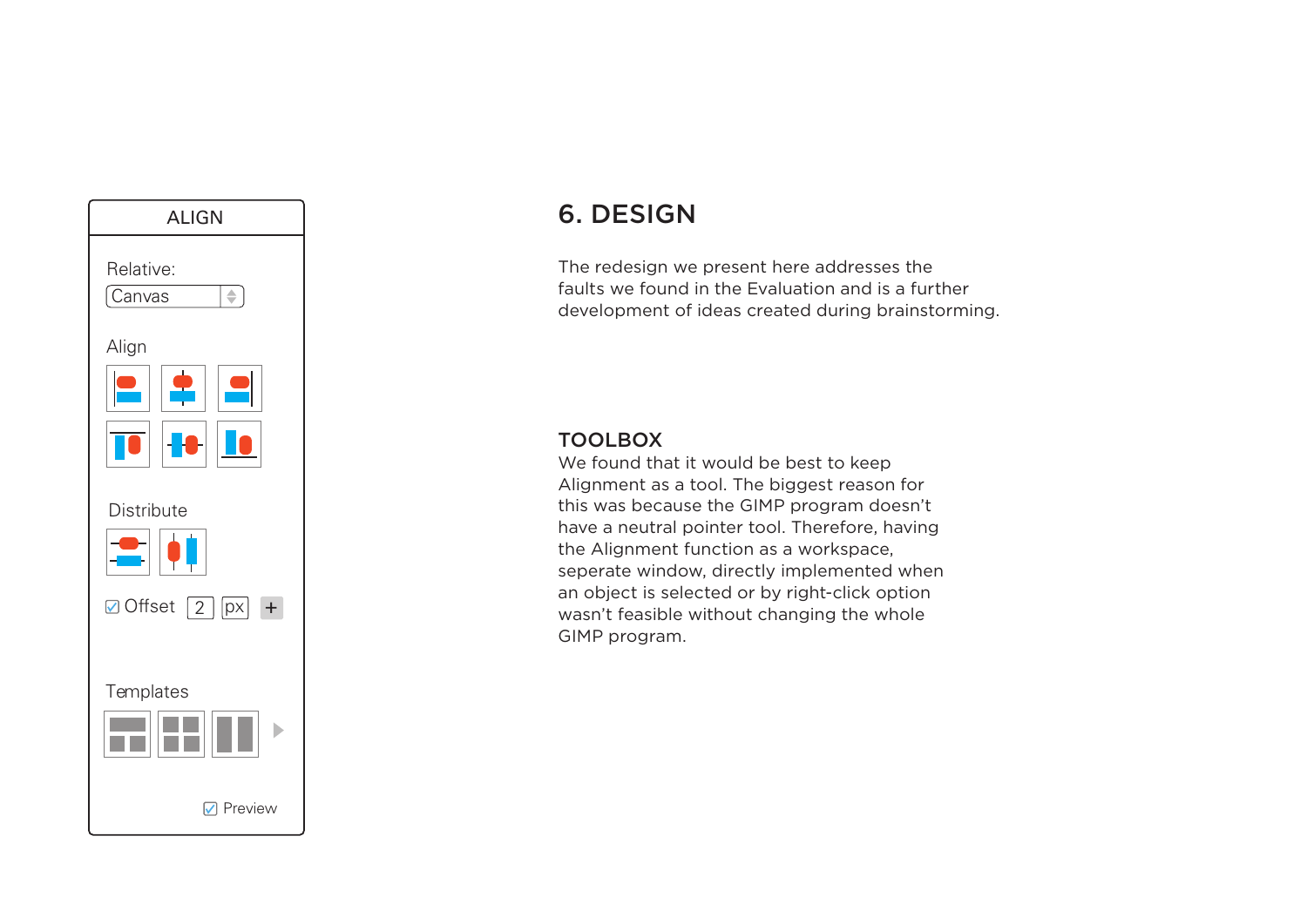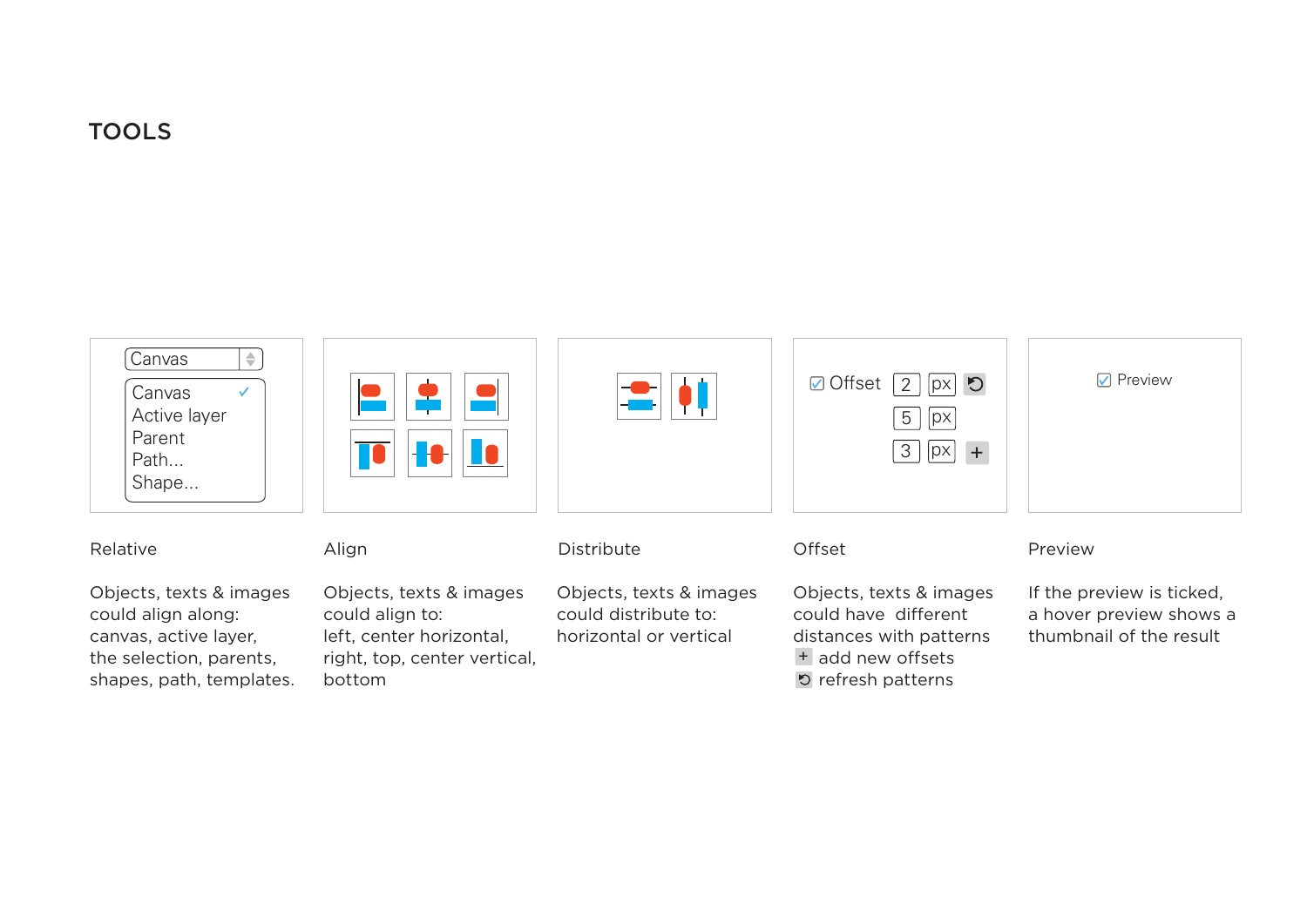



| Objects, texts & images                       | Objects, texts & images                            | Objects, texts & images                          | Create t           |
|-----------------------------------------------|----------------------------------------------------|--------------------------------------------------|--------------------|
| could align along path                        | could align along shapes                           | could align along template with rov              | 'Preview           |
| ∖ / preset paths<br>$+$ create your own paths | $\Box$ preset shapes<br>$+$ create your own shapes | preset template<br>+ create your own<br>template | thumbn<br>of the c |

templates ws and columns. w' shows a hover hail of the result reated template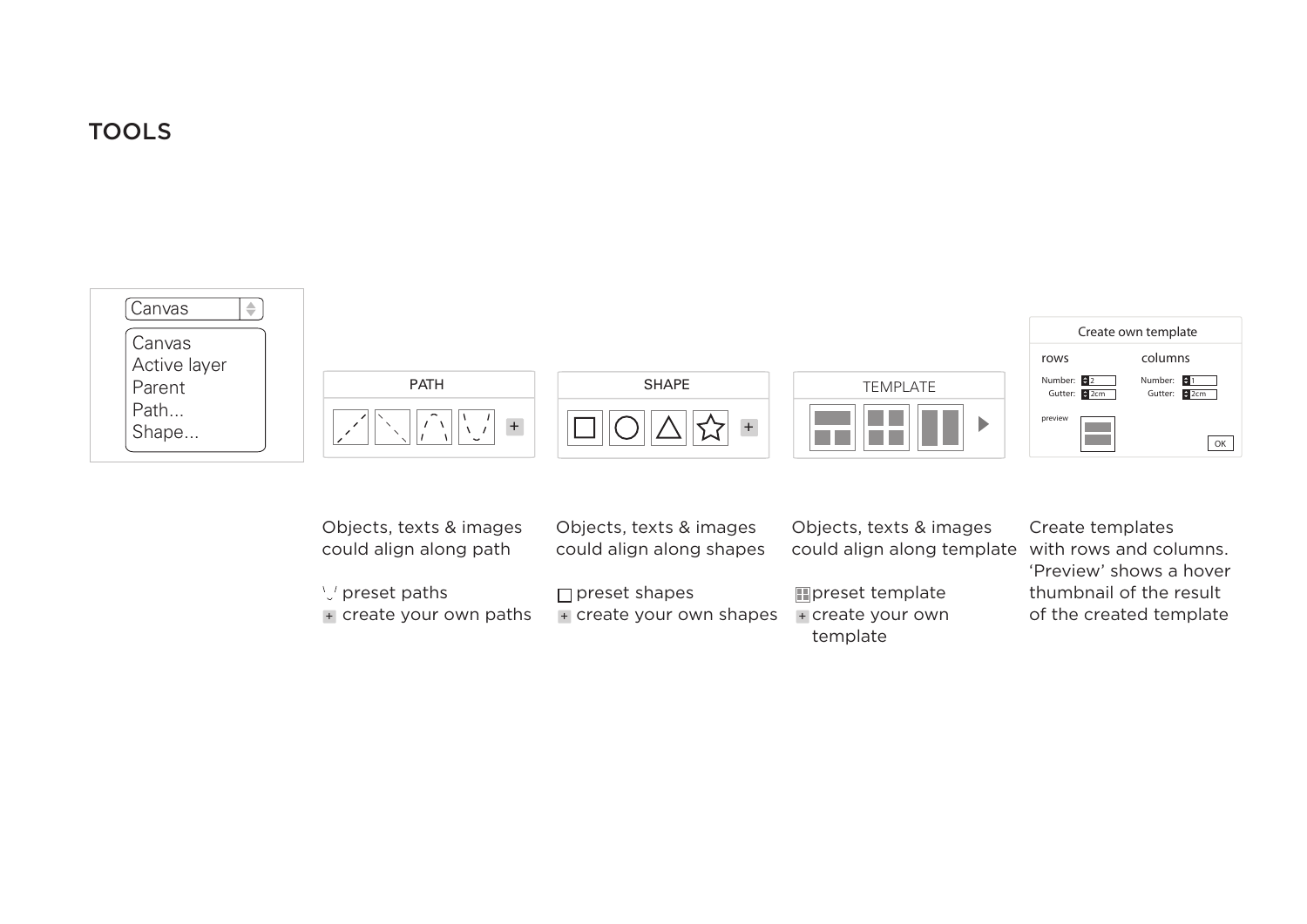# ALIGN OBJECt to canvas





### Align to canvas

Reletive: Canvas Objects, texts & images could align to canvas, by selecting the align buttons.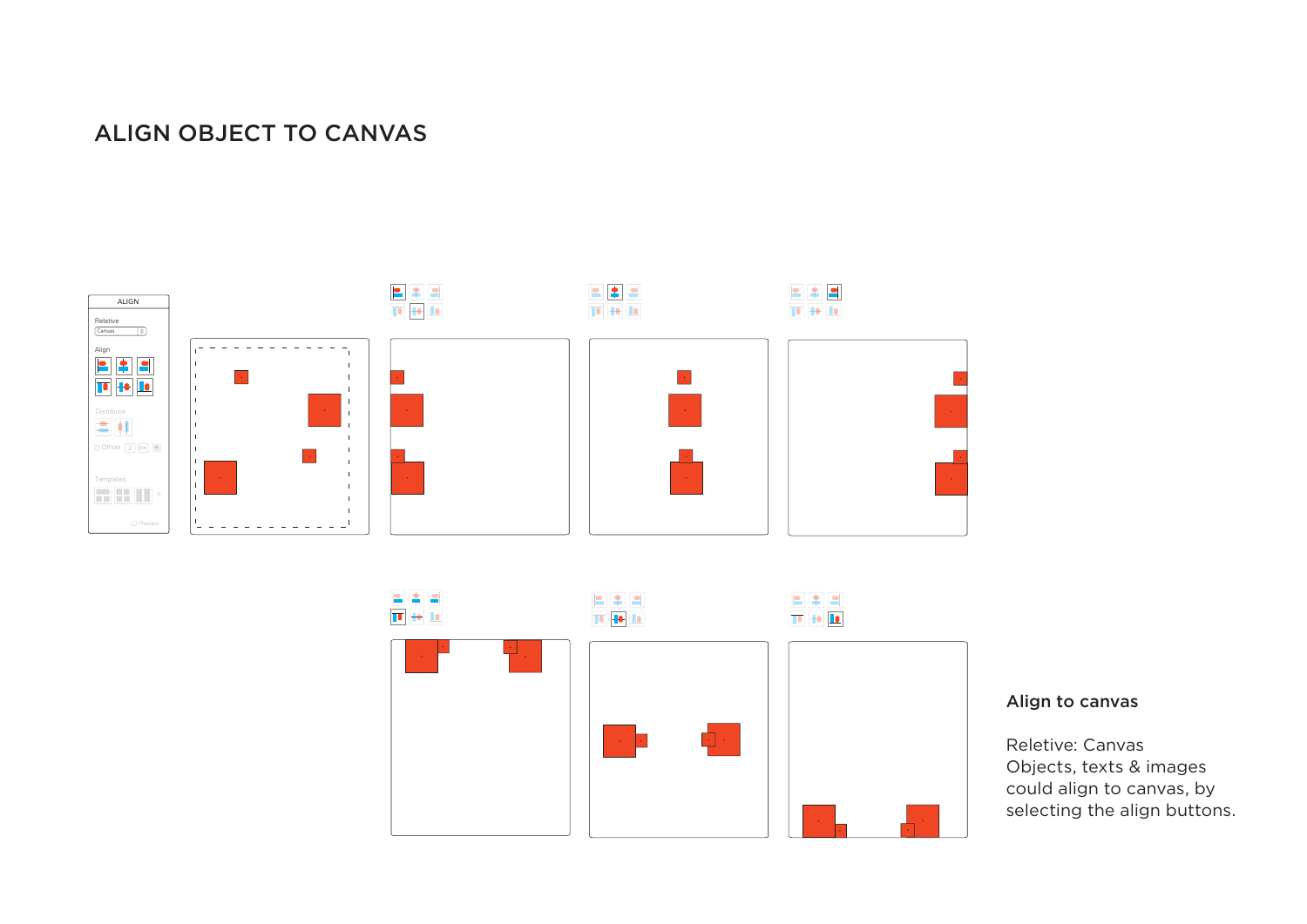# ALIGN OBJEcT to Active LAyer





### Align to active layer

Relative: active Layer After selecting a Layer , rubberband the objects to align.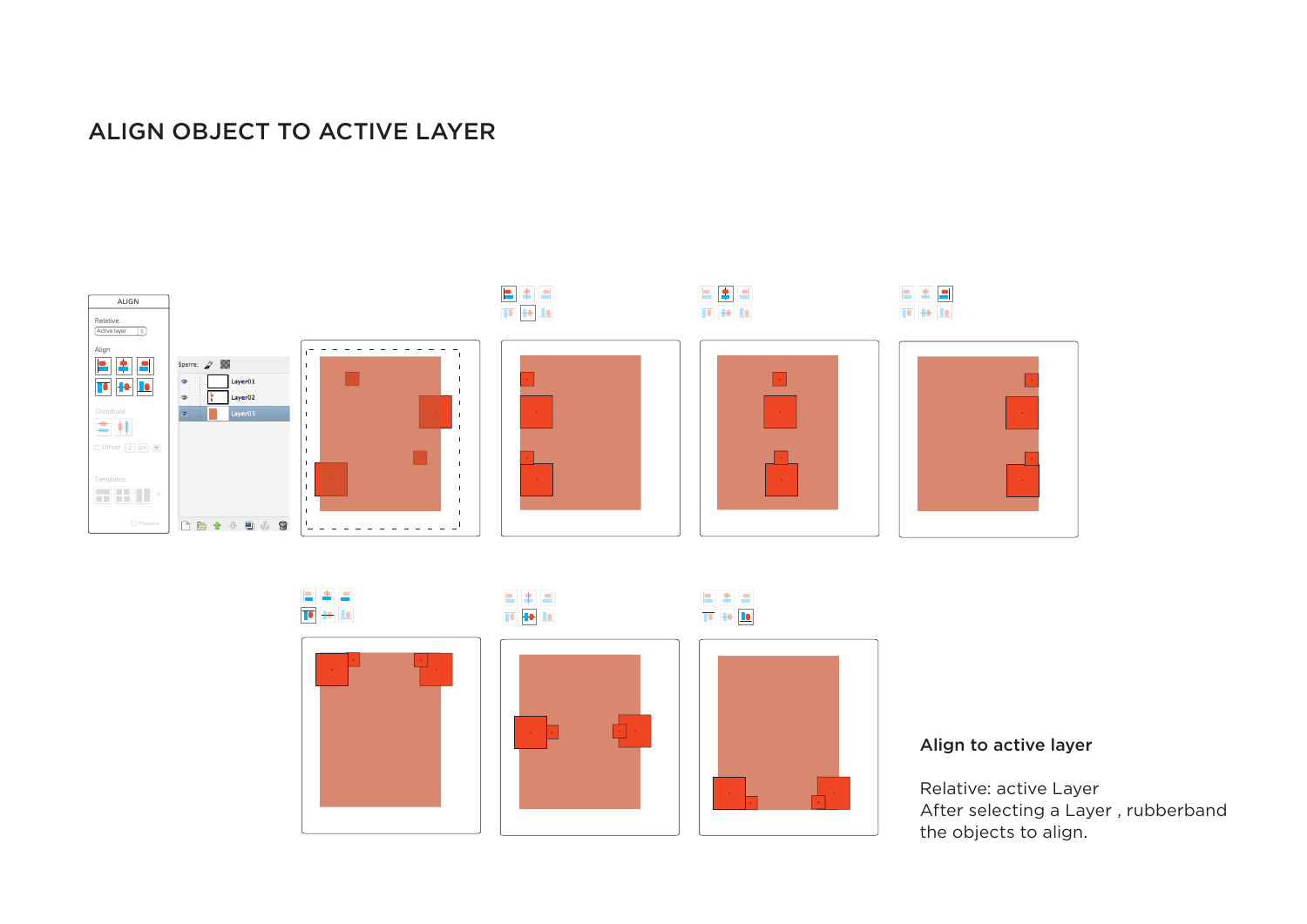# DISTRIBUTE AN OBJECT relative TO A PARENT





#### Distribute to a parent

Rubberband the objects to select them. Shortcut shift+ctrl+right-click to set the parent. The plus icon would set a distribution pattern. A refresh Button deletes the patterns.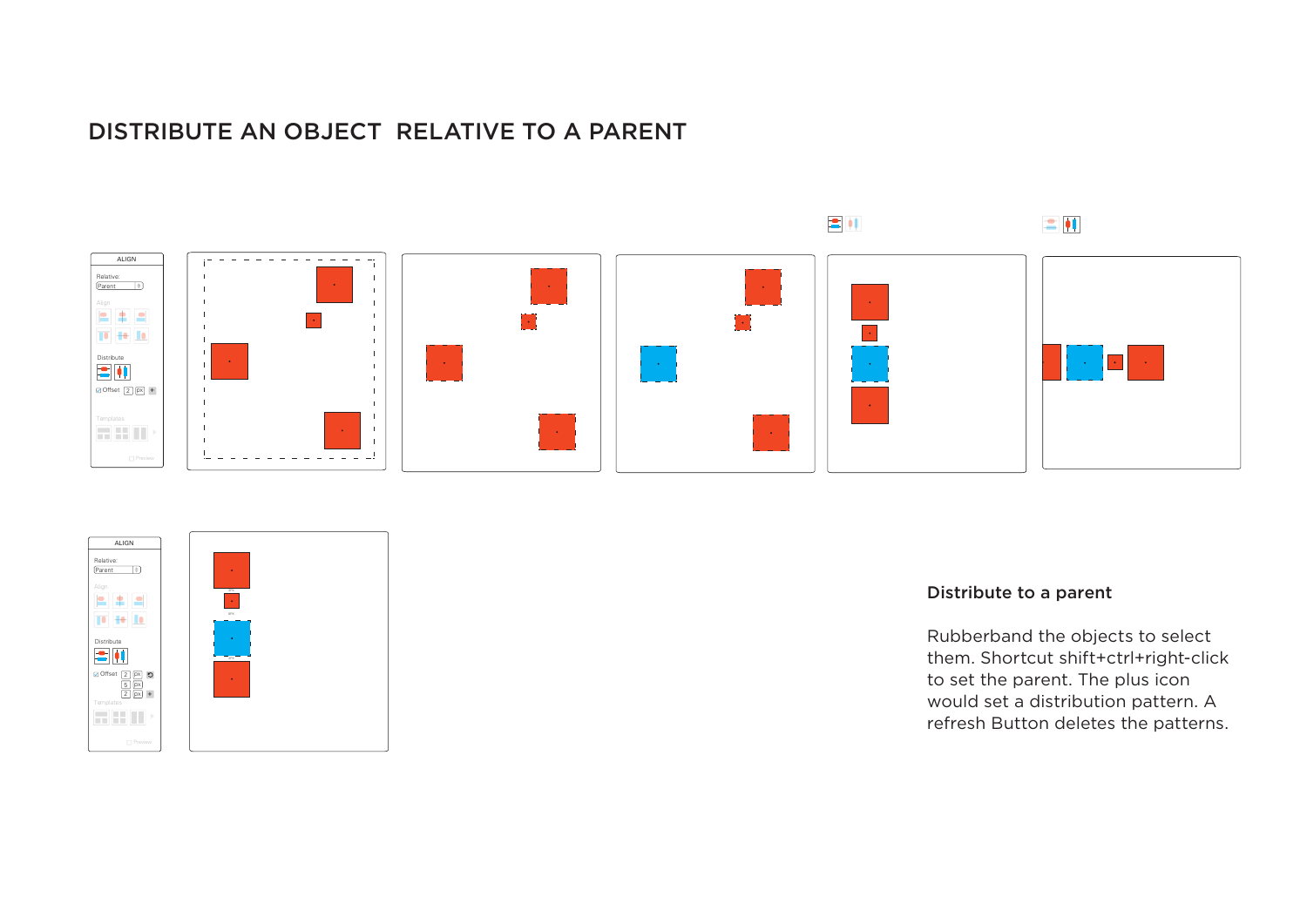# ALIGN OBJECT along a Path/ Shape/ Template



#### Align to shape

Relative to Shape Objects align to a Shape on their shortest side. Define the size by dragging the shape.

#### Align to path

Relative to Path Objects align to a path on their shortest side. Define the size by dragging the path.

#### Align to template

Relative to Template Objects automaticly align to a preset or user-created template.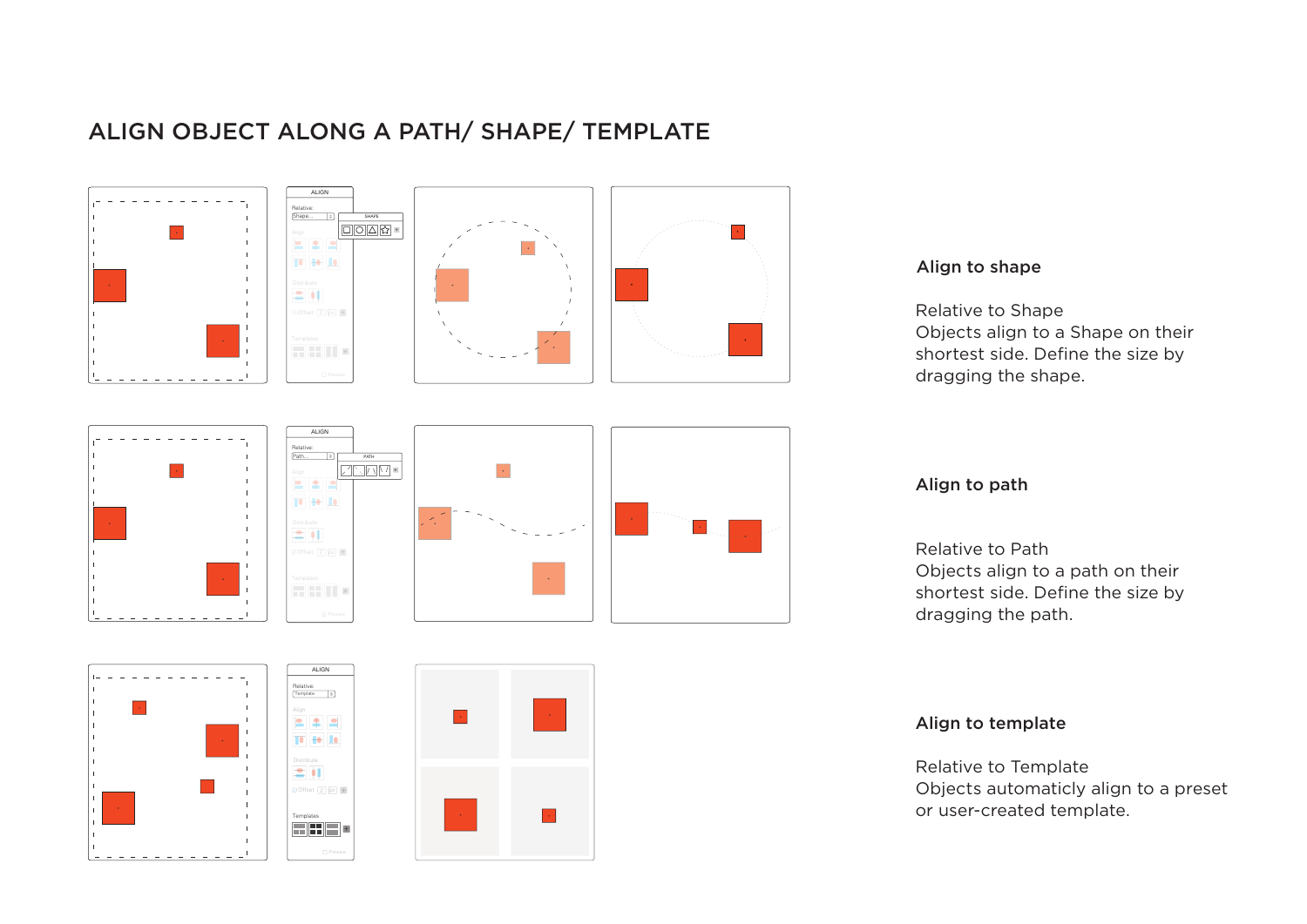### change center point/ Preview



### Change Center Point/ Preview

By rubberbanding, groups of objects are selected. Users are able to click and drag the center point inside the objects. Is the Prieview ticked, a  $\blacktriangle$  hovering over the button shows the result - light red boxes.